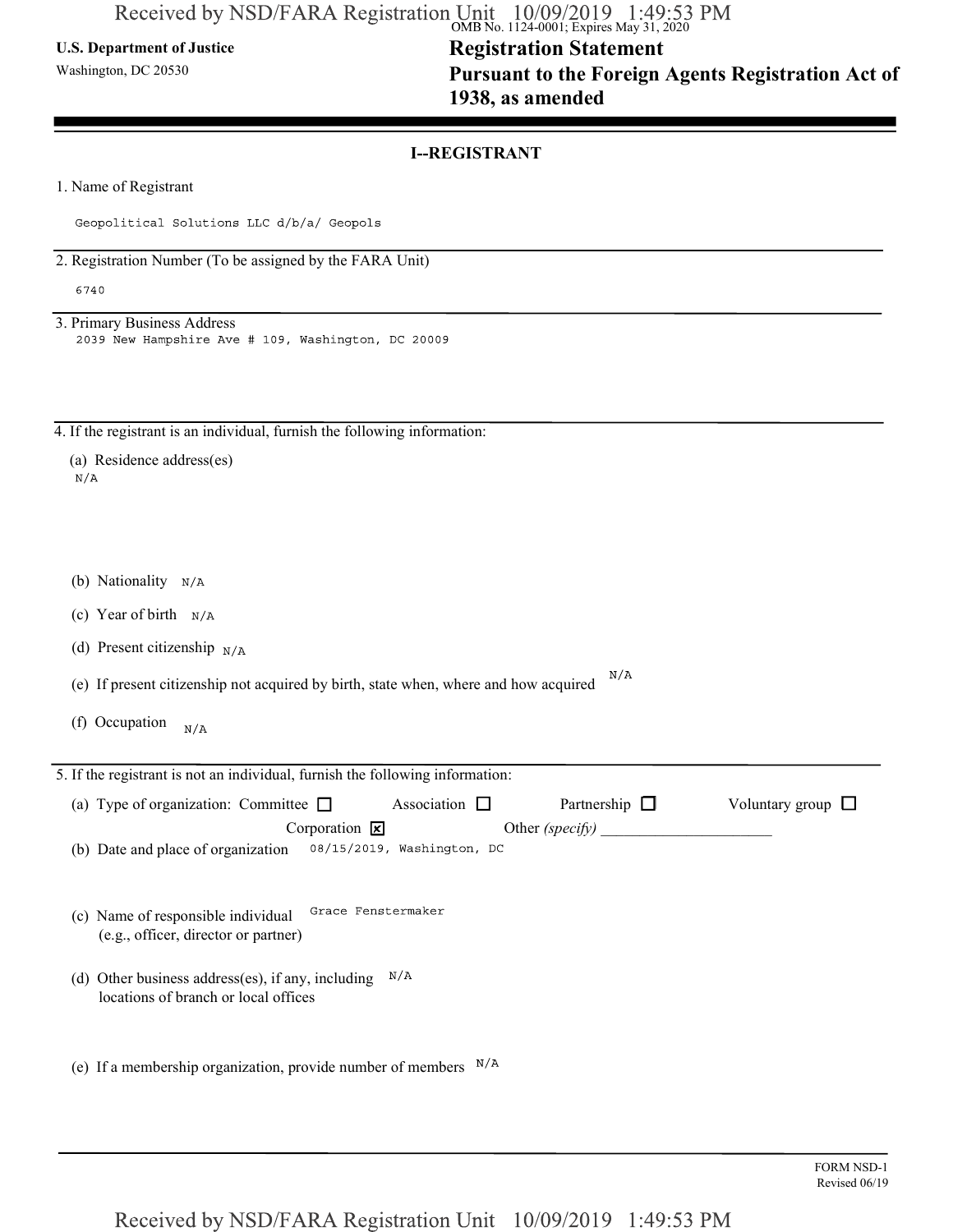| Name            | Residen |
|-----------------|---------|
| Ms. Grace Gayle | 212016  |
| Fenstermaker    | 501     |
|                 |         |

|                                         | Received by NSD/FARA Registration Unit 10/09/2019 1:49:53 PM                                                                     |                            |                                                                                                                                                                                                |       |
|-----------------------------------------|----------------------------------------------------------------------------------------------------------------------------------|----------------------------|------------------------------------------------------------------------------------------------------------------------------------------------------------------------------------------------|-------|
|                                         |                                                                                                                                  |                            |                                                                                                                                                                                                | (PAGE |
|                                         | (f) List all partners, officers, directors or persons performing the functions of an officer or director of the registrant.      |                            |                                                                                                                                                                                                |       |
| Name<br>Ms. Grace Gayle<br>Fenstermaker | Residence Address(es)<br>2120 16th Street NW, Apt<br>501<br>Washington, DC 20009                                                 | Position<br>Principal      | Nationality<br>US                                                                                                                                                                              |       |
|                                         |                                                                                                                                  |                            |                                                                                                                                                                                                |       |
|                                         |                                                                                                                                  |                            |                                                                                                                                                                                                |       |
|                                         | (g) Which of the above named persons renders services directly in furtherance of the interests of any of the foreign principals? |                            |                                                                                                                                                                                                |       |
| Name<br>Ms. Grace Gayle<br>Fenstermaker | Foreign Principal(s) Represented<br>Vnesheconombank, State<br>Development Corporation,<br>(VEB, RF)                              | <b>Services</b><br>VEB.RF. | Engage in meetings and other communications<br>with U.S. government officials and members of<br>the media regarding potential new sanctions<br>legislation that could affect the activities of |       |
|                                         | (b) Describe the nature of the registrant's regular business or activity                                                         |                            |                                                                                                                                                                                                |       |

(h) Describe the nature of the registrant's regular business or activity.

Geopols provides consulting services including lobbying, research, data management and public relations services.

- (i) Give a complete description of the ownership and control structure of the registrant. The company is a registered Limited Liability Corporation in the District of Columbia.
- 6. List all individuals, other than those listed in Item 5(g), who render services to the registrant directly in furtherance of the interests of any of the foreign principals in other than a clerical, secretarial, or in a related or similar capacity.

Name Residence Address Foreign Principal(s) Represented Services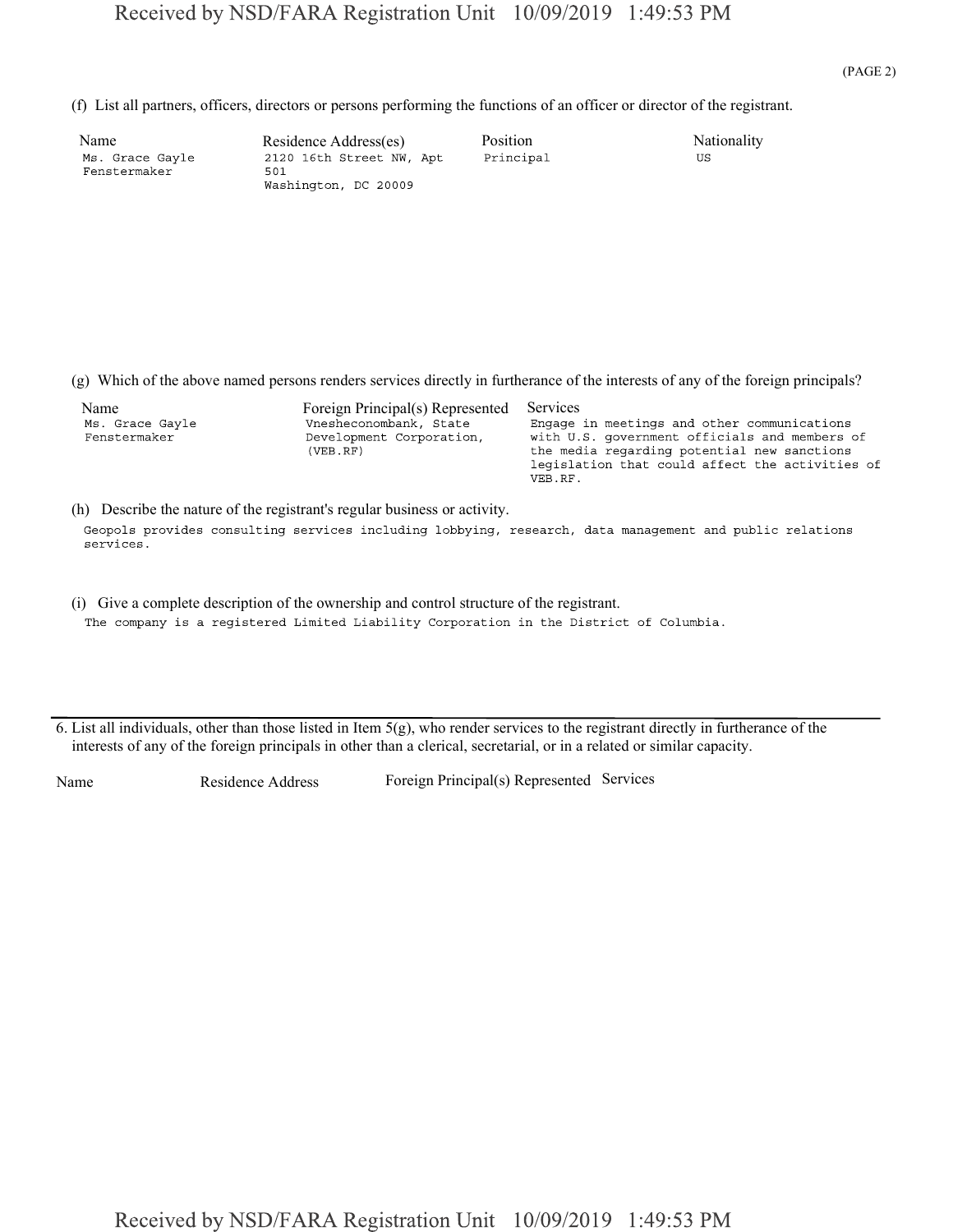### II--FOREIGN PRINCIPAL

7. List every foreign principal<sup>1</sup> for whom the registrant is acting or has agreed to act.

Foreign Principal **Foreign Principal Address** Foreign Principal Address Vnesheconombank, State Development Corporation, (VEB.RF)

Akademika Sakharova Prospekt, 9

Moscow, Russia, RU 107996

### III--ACTIVITIES

8. In addition to the activities described in any Exhibit B to this statement, will the registrant engage or is the registrant engaging now in activity or rendering services on its own behalf which benefits any or all of its foreign principals?

 $Yes \Box$  No  $X$ 

If yes, describe fully.

## IV--FINANCIAL INFORMATION

#### 9. (a) RECEIPTS-MONIES

During the period beginning 60 days prior to the date of your obligation to register<sup>2</sup> under FARA, did the registrant receive from any foreign principal named in Item 7 any contribution, income, or money either as compensation on, or for disbursement, or otherwise?  $Yes \Box$  No  $\mathbf{\times}$ **FORMATION**<br> **FORMATION**<br> **FORMATION**<br> **EDITES-MONIES**<br> **EDITES-MONIES**<br> **EDITES-MONIES**<br> **EDITES-MONIES**<br> **EDITES-MONIES**<br> **EDITES:**<br> **EDITES:**<br> **EDITES:**<br> **EDITES:**<br> **EDITES:**<br> **EDITES:**<br> **EDITES:**<br> **EDITES:**<br> **EDITES: IV-FINANCIAL INFORMATION**<br>days prior to the date of your obligation to register<sup>2</sup> under FARA, did the registrant receive from<br>tem 7 any contribution, income, or money either as compensation on, or for disbursement, or<br>N

If yes, set forth below in the required detail and separately for each such foreign principal an account of such monies.<sup>3</sup>

Total

2 An agent must register within 10 days of becoming an agent, and before acting as such.

<sup>1</sup> The term "foreign principal," as defined in Section 1(b) of the Act, includes a foreign government, foreign political party, foreign organization, foreign individual and, for the major part by a foreign government, foreign political party, foreign organization or foreign individual. purpose of registration, an organization or an individual any of whose activities are directly or indirectly supervised, directed, controlled, financed, or subsidized in whole or in

<sup>3</sup> A registrant is required to file an Exhibit D if he collects or receives contributions, loans, monies, or other things of value for a foreign principal, as part of a fundraising campaign. There is no printed form for this exhibit. (See Rule 201(e), 28 C.F.R. § 5.201(e)).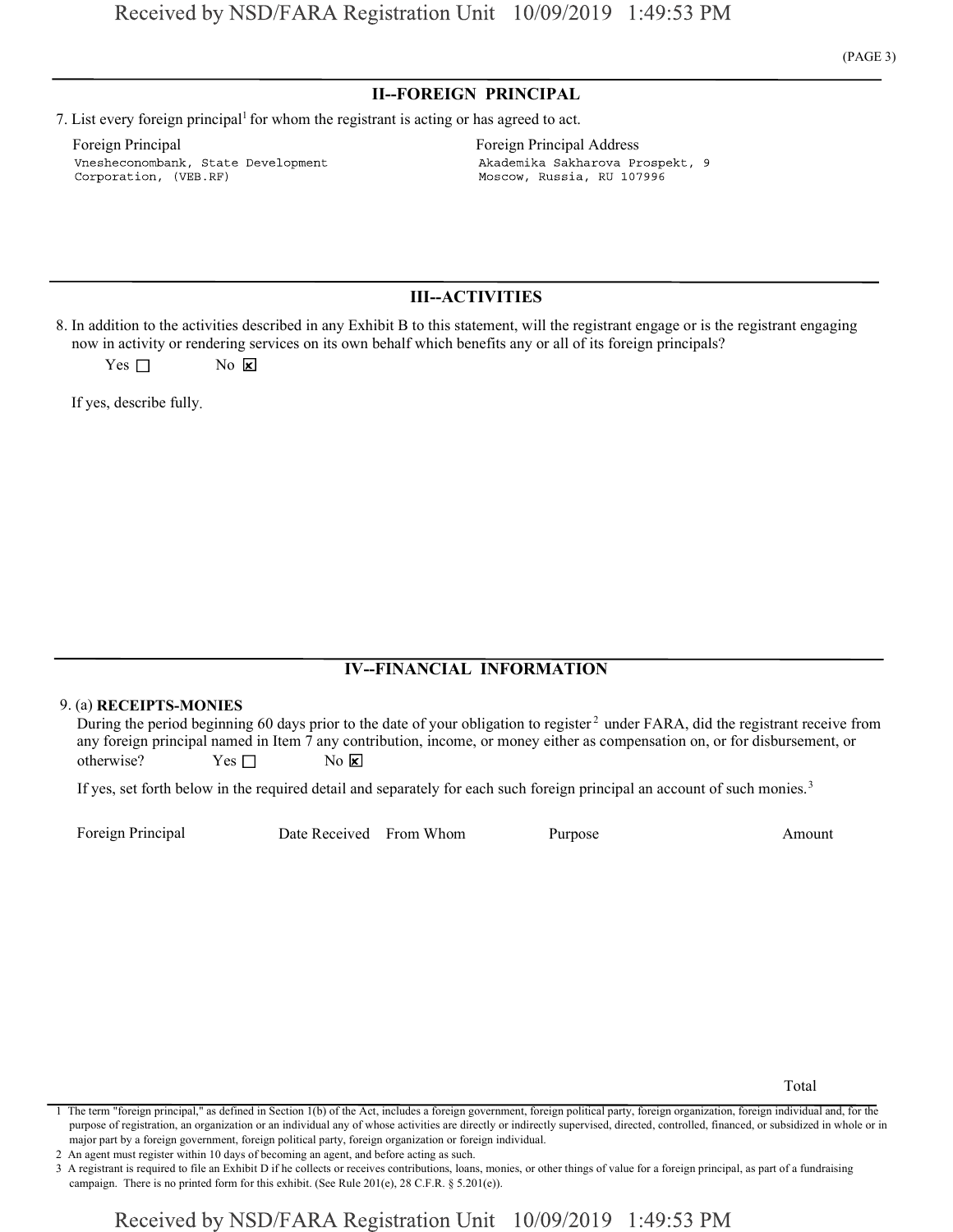| (b) RECEIPTS-THINGS OF VALUE<br>During the period beginning 60 days prior to the date of your obligation to register <sup>4</sup> under FARA, did the registrant receive<br>from any foreign principal named in Item 7 anything of value <sup>5</sup> other than money, either as compensation on, or for disbursement,<br>or otherwise?<br>Yes $\Box$<br>No E<br>If yes, furnish the following information:<br>Date Received From Whom<br>Foreign Principal<br>Thing of Value<br>Purpose<br>10. (a) DISBURSEMENTS-MONIES<br>During the period beginning 60 days prior to the date of your obligation to register <sup>6</sup> under FARA, did the registrant spend or<br>disburse any money in furtherance of or in connection with its activities on behalf of any foreign principal named in Item 7?<br>Yes $\Box$<br>No E<br>If yes, set forth below in the required detail and separately for each such foreign principal named including monies transmitted,<br>if any, to each foreign principal.<br>To Whom<br>Foreign Principal<br>Date<br>Amount<br>Purpose<br>(b) DISBURSEMENTS-THINGS OF VALUE<br>During the period beginning 60 days prior to the date of your obligation to register <sup>7</sup> under FARA, did the registrant dispose of<br>any thing of value <sup>8</sup> other than money in furtherance of or in connection with its activities on behalf of any foreign principal<br>Yes $\Box$<br>named in Item 7?<br>$\overline{N_0}$ $\overline{x}$<br>If yes, furnish the following information:<br>Recipient<br>Foreign Principal<br>Purpose<br>Thing of Value<br>Date<br>(c) DISBURSEMENTS-POLITICAL CONTRIBUTIONS<br>During the period beginning 60 days prior to the date of your obligation to register <sup>9</sup> under FARA, did the registrant or any<br>short form registrant make any contribution of money or other thing of value from its own funds and on its own behalf in<br>connection with an election to any political office or in connection with any primary election, convention, or caucus held to<br>select candidates for any political office?<br>Yes $\Box$<br>$No \nvert X$<br>If yes, furnish the following information:<br>Date<br>Donor<br>Amount/Thing of Value<br>Political Organization/Candidate Method |  |  | $(1 \text{AU} + 7)$ |
|-------------------------------------------------------------------------------------------------------------------------------------------------------------------------------------------------------------------------------------------------------------------------------------------------------------------------------------------------------------------------------------------------------------------------------------------------------------------------------------------------------------------------------------------------------------------------------------------------------------------------------------------------------------------------------------------------------------------------------------------------------------------------------------------------------------------------------------------------------------------------------------------------------------------------------------------------------------------------------------------------------------------------------------------------------------------------------------------------------------------------------------------------------------------------------------------------------------------------------------------------------------------------------------------------------------------------------------------------------------------------------------------------------------------------------------------------------------------------------------------------------------------------------------------------------------------------------------------------------------------------------------------------------------------------------------------------------------------------------------------------------------------------------------------------------------------------------------------------------------------------------------------------------------------------------------------------------------------------------------------------------------------------------------------------------------------------------------------------------------------------------------------------------------------------------------------------------------------------------------------------------------------------|--|--|---------------------|
|                                                                                                                                                                                                                                                                                                                                                                                                                                                                                                                                                                                                                                                                                                                                                                                                                                                                                                                                                                                                                                                                                                                                                                                                                                                                                                                                                                                                                                                                                                                                                                                                                                                                                                                                                                                                                                                                                                                                                                                                                                                                                                                                                                                                                                                                         |  |  |                     |
|                                                                                                                                                                                                                                                                                                                                                                                                                                                                                                                                                                                                                                                                                                                                                                                                                                                                                                                                                                                                                                                                                                                                                                                                                                                                                                                                                                                                                                                                                                                                                                                                                                                                                                                                                                                                                                                                                                                                                                                                                                                                                                                                                                                                                                                                         |  |  |                     |
|                                                                                                                                                                                                                                                                                                                                                                                                                                                                                                                                                                                                                                                                                                                                                                                                                                                                                                                                                                                                                                                                                                                                                                                                                                                                                                                                                                                                                                                                                                                                                                                                                                                                                                                                                                                                                                                                                                                                                                                                                                                                                                                                                                                                                                                                         |  |  |                     |
|                                                                                                                                                                                                                                                                                                                                                                                                                                                                                                                                                                                                                                                                                                                                                                                                                                                                                                                                                                                                                                                                                                                                                                                                                                                                                                                                                                                                                                                                                                                                                                                                                                                                                                                                                                                                                                                                                                                                                                                                                                                                                                                                                                                                                                                                         |  |  |                     |
|                                                                                                                                                                                                                                                                                                                                                                                                                                                                                                                                                                                                                                                                                                                                                                                                                                                                                                                                                                                                                                                                                                                                                                                                                                                                                                                                                                                                                                                                                                                                                                                                                                                                                                                                                                                                                                                                                                                                                                                                                                                                                                                                                                                                                                                                         |  |  |                     |
|                                                                                                                                                                                                                                                                                                                                                                                                                                                                                                                                                                                                                                                                                                                                                                                                                                                                                                                                                                                                                                                                                                                                                                                                                                                                                                                                                                                                                                                                                                                                                                                                                                                                                                                                                                                                                                                                                                                                                                                                                                                                                                                                                                                                                                                                         |  |  |                     |
|                                                                                                                                                                                                                                                                                                                                                                                                                                                                                                                                                                                                                                                                                                                                                                                                                                                                                                                                                                                                                                                                                                                                                                                                                                                                                                                                                                                                                                                                                                                                                                                                                                                                                                                                                                                                                                                                                                                                                                                                                                                                                                                                                                                                                                                                         |  |  |                     |
|                                                                                                                                                                                                                                                                                                                                                                                                                                                                                                                                                                                                                                                                                                                                                                                                                                                                                                                                                                                                                                                                                                                                                                                                                                                                                                                                                                                                                                                                                                                                                                                                                                                                                                                                                                                                                                                                                                                                                                                                                                                                                                                                                                                                                                                                         |  |  |                     |
|                                                                                                                                                                                                                                                                                                                                                                                                                                                                                                                                                                                                                                                                                                                                                                                                                                                                                                                                                                                                                                                                                                                                                                                                                                                                                                                                                                                                                                                                                                                                                                                                                                                                                                                                                                                                                                                                                                                                                                                                                                                                                                                                                                                                                                                                         |  |  |                     |
|                                                                                                                                                                                                                                                                                                                                                                                                                                                                                                                                                                                                                                                                                                                                                                                                                                                                                                                                                                                                                                                                                                                                                                                                                                                                                                                                                                                                                                                                                                                                                                                                                                                                                                                                                                                                                                                                                                                                                                                                                                                                                                                                                                                                                                                                         |  |  |                     |
|                                                                                                                                                                                                                                                                                                                                                                                                                                                                                                                                                                                                                                                                                                                                                                                                                                                                                                                                                                                                                                                                                                                                                                                                                                                                                                                                                                                                                                                                                                                                                                                                                                                                                                                                                                                                                                                                                                                                                                                                                                                                                                                                                                                                                                                                         |  |  |                     |
|                                                                                                                                                                                                                                                                                                                                                                                                                                                                                                                                                                                                                                                                                                                                                                                                                                                                                                                                                                                                                                                                                                                                                                                                                                                                                                                                                                                                                                                                                                                                                                                                                                                                                                                                                                                                                                                                                                                                                                                                                                                                                                                                                                                                                                                                         |  |  |                     |
|                                                                                                                                                                                                                                                                                                                                                                                                                                                                                                                                                                                                                                                                                                                                                                                                                                                                                                                                                                                                                                                                                                                                                                                                                                                                                                                                                                                                                                                                                                                                                                                                                                                                                                                                                                                                                                                                                                                                                                                                                                                                                                                                                                                                                                                                         |  |  |                     |
|                                                                                                                                                                                                                                                                                                                                                                                                                                                                                                                                                                                                                                                                                                                                                                                                                                                                                                                                                                                                                                                                                                                                                                                                                                                                                                                                                                                                                                                                                                                                                                                                                                                                                                                                                                                                                                                                                                                                                                                                                                                                                                                                                                                                                                                                         |  |  |                     |
|                                                                                                                                                                                                                                                                                                                                                                                                                                                                                                                                                                                                                                                                                                                                                                                                                                                                                                                                                                                                                                                                                                                                                                                                                                                                                                                                                                                                                                                                                                                                                                                                                                                                                                                                                                                                                                                                                                                                                                                                                                                                                                                                                                                                                                                                         |  |  |                     |
|                                                                                                                                                                                                                                                                                                                                                                                                                                                                                                                                                                                                                                                                                                                                                                                                                                                                                                                                                                                                                                                                                                                                                                                                                                                                                                                                                                                                                                                                                                                                                                                                                                                                                                                                                                                                                                                                                                                                                                                                                                                                                                                                                                                                                                                                         |  |  |                     |

4, 6, 7 and 9 See Footnote 2, on page 3.

5 and 8 Things of value include but are not limited to gifts, interest-free loans, expense-free travel, favored stock purchases, exclusive rights, favored treatment over competitors, "kickbacks", and the like.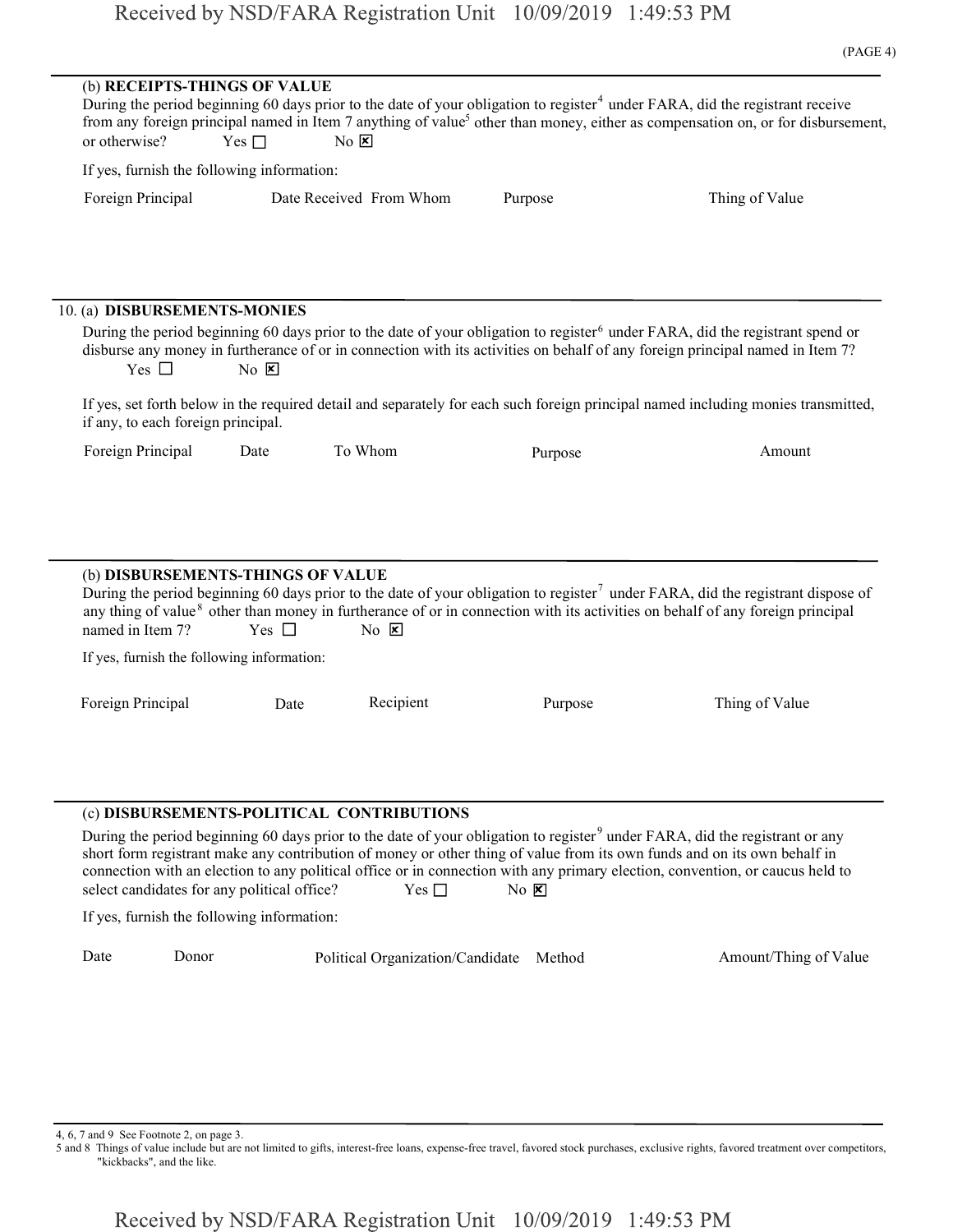| Received by NSD/FARA Registration Unit 10/09/2019 1:49:53 PM<br>(PAGE 5)<br>V--INFORMATIONAL MATERIALS <sup>10</sup><br>11. Prior to the time of filing this statement, <sup>11</sup> did the registrant prepare, disseminate or cause to be disseminated, any<br>informational materials on behalf of any foreign principal listed in Item 7 of this statement?<br>$No$ $X$<br>Yes $\square$<br>If yes, identify each foreign principal and attach the informational materials.<br>Foreign Principal<br><b>Informational Materials Attached</b><br>Type<br>12. Will the activities of the registrant on behalf of any foreign principal include the preparation or dissemination of informational<br>materials?<br>No $\Box$<br>Yes $\mathbf{\Sigma}$<br>IF YES, RESPOND TO THE REMAINING ITEMS IN THIS SECTION V.<br>13. Identify each such foreign principal.<br>Vnesheconombank, State Development Corporation, (VEB.RF)<br>14. Has a budget been established or specified sum of money allocated to finance the registrant's activities in preparing or<br>Yes $\Box$<br>disseminating informational materials?<br>$No \n  \nablaIf yes, identify each foreign principal, and specify the period of time and the amount.Foreign PrincipalPeriod of TimeAmount15. Will any individuals or organizations, including public relations firms or publicity agents, participate in the preparation ordissemination of such informational materials?Yes \squareNo XIf yes, furnish the names and addresses of such individuals or organizations.NameAddressForeign Principal(s)16. Activities in preparing or disseminating informational materials will include the use of the following:\Box Advertising campaigns\mathbf{\times} Press releases\Box Magazine or newspaper□ Radio or TV broadcasts\Box Motion picture films\triangleright Letters or telegrams\Box Lectures or speeches\times EmailE Website URL(s): www.yukoscase.com\Box Social Media website URL(s): \Box\Box Other (specify)$ |                                                                                                                                                                        |                                                                                                                                                                                    |
|---------------------------------------------------------------------------------------------------------------------------------------------------------------------------------------------------------------------------------------------------------------------------------------------------------------------------------------------------------------------------------------------------------------------------------------------------------------------------------------------------------------------------------------------------------------------------------------------------------------------------------------------------------------------------------------------------------------------------------------------------------------------------------------------------------------------------------------------------------------------------------------------------------------------------------------------------------------------------------------------------------------------------------------------------------------------------------------------------------------------------------------------------------------------------------------------------------------------------------------------------------------------------------------------------------------------------------------------------------------------------------------------------------------------------------------------------------------------------------------------------------------------------------------------------------------------------------------------------------------------------------------------------------------------------------------------------------------------------------------------------------------------------------------------------------------------------------------------------------------------------------------------------------------------------------------------------------------------------------------------------|------------------------------------------------------------------------------------------------------------------------------------------------------------------------|------------------------------------------------------------------------------------------------------------------------------------------------------------------------------------|
|                                                                                                                                                                                                                                                                                                                                                                                                                                                                                                                                                                                                                                                                                                                                                                                                                                                                                                                                                                                                                                                                                                                                                                                                                                                                                                                                                                                                                                                                                                                                                                                                                                                                                                                                                                                                                                                                                                                                                                                                   |                                                                                                                                                                        |                                                                                                                                                                                    |
|                                                                                                                                                                                                                                                                                                                                                                                                                                                                                                                                                                                                                                                                                                                                                                                                                                                                                                                                                                                                                                                                                                                                                                                                                                                                                                                                                                                                                                                                                                                                                                                                                                                                                                                                                                                                                                                                                                                                                                                                   |                                                                                                                                                                        |                                                                                                                                                                                    |
|                                                                                                                                                                                                                                                                                                                                                                                                                                                                                                                                                                                                                                                                                                                                                                                                                                                                                                                                                                                                                                                                                                                                                                                                                                                                                                                                                                                                                                                                                                                                                                                                                                                                                                                                                                                                                                                                                                                                                                                                   |                                                                                                                                                                        |                                                                                                                                                                                    |
|                                                                                                                                                                                                                                                                                                                                                                                                                                                                                                                                                                                                                                                                                                                                                                                                                                                                                                                                                                                                                                                                                                                                                                                                                                                                                                                                                                                                                                                                                                                                                                                                                                                                                                                                                                                                                                                                                                                                                                                                   |                                                                                                                                                                        |                                                                                                                                                                                    |
|                                                                                                                                                                                                                                                                                                                                                                                                                                                                                                                                                                                                                                                                                                                                                                                                                                                                                                                                                                                                                                                                                                                                                                                                                                                                                                                                                                                                                                                                                                                                                                                                                                                                                                                                                                                                                                                                                                                                                                                                   |                                                                                                                                                                        |                                                                                                                                                                                    |
|                                                                                                                                                                                                                                                                                                                                                                                                                                                                                                                                                                                                                                                                                                                                                                                                                                                                                                                                                                                                                                                                                                                                                                                                                                                                                                                                                                                                                                                                                                                                                                                                                                                                                                                                                                                                                                                                                                                                                                                                   |                                                                                                                                                                        |                                                                                                                                                                                    |
|                                                                                                                                                                                                                                                                                                                                                                                                                                                                                                                                                                                                                                                                                                                                                                                                                                                                                                                                                                                                                                                                                                                                                                                                                                                                                                                                                                                                                                                                                                                                                                                                                                                                                                                                                                                                                                                                                                                                                                                                   |                                                                                                                                                                        |                                                                                                                                                                                    |
|                                                                                                                                                                                                                                                                                                                                                                                                                                                                                                                                                                                                                                                                                                                                                                                                                                                                                                                                                                                                                                                                                                                                                                                                                                                                                                                                                                                                                                                                                                                                                                                                                                                                                                                                                                                                                                                                                                                                                                                                   |                                                                                                                                                                        |                                                                                                                                                                                    |
|                                                                                                                                                                                                                                                                                                                                                                                                                                                                                                                                                                                                                                                                                                                                                                                                                                                                                                                                                                                                                                                                                                                                                                                                                                                                                                                                                                                                                                                                                                                                                                                                                                                                                                                                                                                                                                                                                                                                                                                                   |                                                                                                                                                                        |                                                                                                                                                                                    |
|                                                                                                                                                                                                                                                                                                                                                                                                                                                                                                                                                                                                                                                                                                                                                                                                                                                                                                                                                                                                                                                                                                                                                                                                                                                                                                                                                                                                                                                                                                                                                                                                                                                                                                                                                                                                                                                                                                                                                                                                   |                                                                                                                                                                        |                                                                                                                                                                                    |
|                                                                                                                                                                                                                                                                                                                                                                                                                                                                                                                                                                                                                                                                                                                                                                                                                                                                                                                                                                                                                                                                                                                                                                                                                                                                                                                                                                                                                                                                                                                                                                                                                                                                                                                                                                                                                                                                                                                                                                                                   |                                                                                                                                                                        |                                                                                                                                                                                    |
|                                                                                                                                                                                                                                                                                                                                                                                                                                                                                                                                                                                                                                                                                                                                                                                                                                                                                                                                                                                                                                                                                                                                                                                                                                                                                                                                                                                                                                                                                                                                                                                                                                                                                                                                                                                                                                                                                                                                                                                                   |                                                                                                                                                                        |                                                                                                                                                                                    |
|                                                                                                                                                                                                                                                                                                                                                                                                                                                                                                                                                                                                                                                                                                                                                                                                                                                                                                                                                                                                                                                                                                                                                                                                                                                                                                                                                                                                                                                                                                                                                                                                                                                                                                                                                                                                                                                                                                                                                                                                   |                                                                                                                                                                        |                                                                                                                                                                                    |
|                                                                                                                                                                                                                                                                                                                                                                                                                                                                                                                                                                                                                                                                                                                                                                                                                                                                                                                                                                                                                                                                                                                                                                                                                                                                                                                                                                                                                                                                                                                                                                                                                                                                                                                                                                                                                                                                                                                                                                                                   |                                                                                                                                                                        |                                                                                                                                                                                    |
|                                                                                                                                                                                                                                                                                                                                                                                                                                                                                                                                                                                                                                                                                                                                                                                                                                                                                                                                                                                                                                                                                                                                                                                                                                                                                                                                                                                                                                                                                                                                                                                                                                                                                                                                                                                                                                                                                                                                                                                                   |                                                                                                                                                                        |                                                                                                                                                                                    |
|                                                                                                                                                                                                                                                                                                                                                                                                                                                                                                                                                                                                                                                                                                                                                                                                                                                                                                                                                                                                                                                                                                                                                                                                                                                                                                                                                                                                                                                                                                                                                                                                                                                                                                                                                                                                                                                                                                                                                                                                   |                                                                                                                                                                        |                                                                                                                                                                                    |
|                                                                                                                                                                                                                                                                                                                                                                                                                                                                                                                                                                                                                                                                                                                                                                                                                                                                                                                                                                                                                                                                                                                                                                                                                                                                                                                                                                                                                                                                                                                                                                                                                                                                                                                                                                                                                                                                                                                                                                                                   |                                                                                                                                                                        |                                                                                                                                                                                    |
|                                                                                                                                                                                                                                                                                                                                                                                                                                                                                                                                                                                                                                                                                                                                                                                                                                                                                                                                                                                                                                                                                                                                                                                                                                                                                                                                                                                                                                                                                                                                                                                                                                                                                                                                                                                                                                                                                                                                                                                                   |                                                                                                                                                                        |                                                                                                                                                                                    |
|                                                                                                                                                                                                                                                                                                                                                                                                                                                                                                                                                                                                                                                                                                                                                                                                                                                                                                                                                                                                                                                                                                                                                                                                                                                                                                                                                                                                                                                                                                                                                                                                                                                                                                                                                                                                                                                                                                                                                                                                   |                                                                                                                                                                        |                                                                                                                                                                                    |
|                                                                                                                                                                                                                                                                                                                                                                                                                                                                                                                                                                                                                                                                                                                                                                                                                                                                                                                                                                                                                                                                                                                                                                                                                                                                                                                                                                                                                                                                                                                                                                                                                                                                                                                                                                                                                                                                                                                                                                                                   |                                                                                                                                                                        |                                                                                                                                                                                    |
|                                                                                                                                                                                                                                                                                                                                                                                                                                                                                                                                                                                                                                                                                                                                                                                                                                                                                                                                                                                                                                                                                                                                                                                                                                                                                                                                                                                                                                                                                                                                                                                                                                                                                                                                                                                                                                                                                                                                                                                                   |                                                                                                                                                                        |                                                                                                                                                                                    |
|                                                                                                                                                                                                                                                                                                                                                                                                                                                                                                                                                                                                                                                                                                                                                                                                                                                                                                                                                                                                                                                                                                                                                                                                                                                                                                                                                                                                                                                                                                                                                                                                                                                                                                                                                                                                                                                                                                                                                                                                   |                                                                                                                                                                        |                                                                                                                                                                                    |
|                                                                                                                                                                                                                                                                                                                                                                                                                                                                                                                                                                                                                                                                                                                                                                                                                                                                                                                                                                                                                                                                                                                                                                                                                                                                                                                                                                                                                                                                                                                                                                                                                                                                                                                                                                                                                                                                                                                                                                                                   |                                                                                                                                                                        |                                                                                                                                                                                    |
|                                                                                                                                                                                                                                                                                                                                                                                                                                                                                                                                                                                                                                                                                                                                                                                                                                                                                                                                                                                                                                                                                                                                                                                                                                                                                                                                                                                                                                                                                                                                                                                                                                                                                                                                                                                                                                                                                                                                                                                                   |                                                                                                                                                                        |                                                                                                                                                                                    |
|                                                                                                                                                                                                                                                                                                                                                                                                                                                                                                                                                                                                                                                                                                                                                                                                                                                                                                                                                                                                                                                                                                                                                                                                                                                                                                                                                                                                                                                                                                                                                                                                                                                                                                                                                                                                                                                                                                                                                                                                   |                                                                                                                                                                        |                                                                                                                                                                                    |
|                                                                                                                                                                                                                                                                                                                                                                                                                                                                                                                                                                                                                                                                                                                                                                                                                                                                                                                                                                                                                                                                                                                                                                                                                                                                                                                                                                                                                                                                                                                                                                                                                                                                                                                                                                                                                                                                                                                                                                                                   |                                                                                                                                                                        |                                                                                                                                                                                    |
|                                                                                                                                                                                                                                                                                                                                                                                                                                                                                                                                                                                                                                                                                                                                                                                                                                                                                                                                                                                                                                                                                                                                                                                                                                                                                                                                                                                                                                                                                                                                                                                                                                                                                                                                                                                                                                                                                                                                                                                                   |                                                                                                                                                                        |                                                                                                                                                                                    |
|                                                                                                                                                                                                                                                                                                                                                                                                                                                                                                                                                                                                                                                                                                                                                                                                                                                                                                                                                                                                                                                                                                                                                                                                                                                                                                                                                                                                                                                                                                                                                                                                                                                                                                                                                                                                                                                                                                                                                                                                   |                                                                                                                                                                        |                                                                                                                                                                                    |
|                                                                                                                                                                                                                                                                                                                                                                                                                                                                                                                                                                                                                                                                                                                                                                                                                                                                                                                                                                                                                                                                                                                                                                                                                                                                                                                                                                                                                                                                                                                                                                                                                                                                                                                                                                                                                                                                                                                                                                                                   |                                                                                                                                                                        |                                                                                                                                                                                    |
|                                                                                                                                                                                                                                                                                                                                                                                                                                                                                                                                                                                                                                                                                                                                                                                                                                                                                                                                                                                                                                                                                                                                                                                                                                                                                                                                                                                                                                                                                                                                                                                                                                                                                                                                                                                                                                                                                                                                                                                                   |                                                                                                                                                                        | $\boxtimes$ Pamphlets or other publications                                                                                                                                        |
|                                                                                                                                                                                                                                                                                                                                                                                                                                                                                                                                                                                                                                                                                                                                                                                                                                                                                                                                                                                                                                                                                                                                                                                                                                                                                                                                                                                                                                                                                                                                                                                                                                                                                                                                                                                                                                                                                                                                                                                                   |                                                                                                                                                                        |                                                                                                                                                                                    |
|                                                                                                                                                                                                                                                                                                                                                                                                                                                                                                                                                                                                                                                                                                                                                                                                                                                                                                                                                                                                                                                                                                                                                                                                                                                                                                                                                                                                                                                                                                                                                                                                                                                                                                                                                                                                                                                                                                                                                                                                   |                                                                                                                                                                        |                                                                                                                                                                                    |
|                                                                                                                                                                                                                                                                                                                                                                                                                                                                                                                                                                                                                                                                                                                                                                                                                                                                                                                                                                                                                                                                                                                                                                                                                                                                                                                                                                                                                                                                                                                                                                                                                                                                                                                                                                                                                                                                                                                                                                                                   |                                                                                                                                                                        |                                                                                                                                                                                    |
|                                                                                                                                                                                                                                                                                                                                                                                                                                                                                                                                                                                                                                                                                                                                                                                                                                                                                                                                                                                                                                                                                                                                                                                                                                                                                                                                                                                                                                                                                                                                                                                                                                                                                                                                                                                                                                                                                                                                                                                                   |                                                                                                                                                                        |                                                                                                                                                                                    |
|                                                                                                                                                                                                                                                                                                                                                                                                                                                                                                                                                                                                                                                                                                                                                                                                                                                                                                                                                                                                                                                                                                                                                                                                                                                                                                                                                                                                                                                                                                                                                                                                                                                                                                                                                                                                                                                                                                                                                                                                   | books, periodicals, newspapers, lectures, broadcasts, motion pictures, electronic communications, or any means or instrumentality of interstate or foreign commerce or | 10 The term informational materials includes any oral, visual, graphic, written, or pictorial information or matter of any kind, including that published by means of advertising, |
| otherwise. Informational materials disseminated by an agent of a foreign principal as part of an activity in itself exempt from registration, or an activity which by itself would<br>not require registration, need not be filed pursuant to Section 4(b) of the Act.<br>11 See Footnote 2, on page 3.                                                                                                                                                                                                                                                                                                                                                                                                                                                                                                                                                                                                                                                                                                                                                                                                                                                                                                                                                                                                                                                                                                                                                                                                                                                                                                                                                                                                                                                                                                                                                                                                                                                                                           |                                                                                                                                                                        |                                                                                                                                                                                    |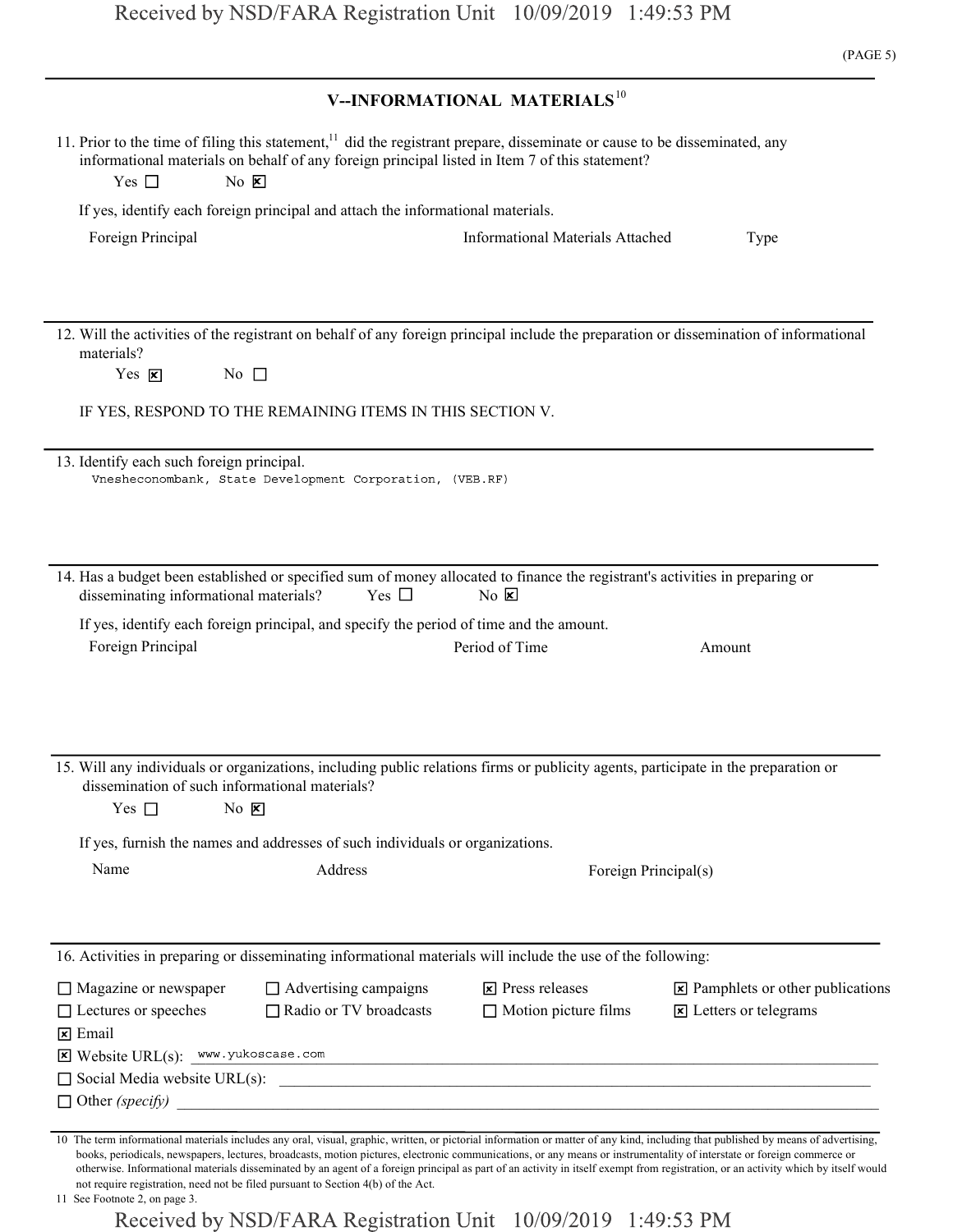|                                                                              | (PAGE 6)                            |  |
|------------------------------------------------------------------------------|-------------------------------------|--|
| 17. Informational materials will be disseminated among the following groups: |                                     |  |
| $\triangleright$ Public officials                                            | $\Box$ Civic groups or associations |  |
| ET T 1 1 2                                                                   | $\Box$ ri i                         |  |

| $\triangleright$ Public officials                                | $\Box$ Civic groups or associations |
|------------------------------------------------------------------|-------------------------------------|
| $\mathbf{\times}$ Legislators                                    | $\Box$ Libraries                    |
| $ \vec{x} $ Government agencies                                  | $\Box$ Educational groups           |
| $\mathbf{\times}$ Newspapers                                     | $\Box$ Nationality groups           |
| $\Box$ Editors                                                   | $\Box$ Other (specify)              |
|                                                                  |                                     |
| 18. Indicate language to be used in the informational materials: |                                     |
| $\mathbf{X}$ English                                             | $\Box$ Other (specify)              |

### VI--EXHIBITS AND ATTACHMENTS

- 19. (a) The following described exhibits shall be filed with an initial registration statement:
	- Exhibit A- This exhibit, which is filed on Form NSD-3, sets forth the information required to be disclosed concerning each foreign principal named in Item 6.
	- Exhibit B- This exhibit, which is filed on Form NSD-4, sets forth the information concerning the agreement or understanding between the registrant and the foreign principal.
	- (b) An Exhibit C shall be filed when applicable. This exhibit, for which no printed form is provided, consists of a true copy of the charter, articles of incorporation, association, constitution, and bylaws of a registrant that is an organization. A waiver of the requirement to file an Exhibit C may be obtained for good cause shown upon written application to the Assistant Attorney General, National Security Division, U.S. Department of Justice, Washington, DC 20530. (See Rule 201(c) and (d)).
	- (c) An Exhibit D shall be filed when applicable. This exhibit, for which no printed form is provided, sets forth an account of money collected or received as a result of a fundraising campaign and transmitted for a foreign principal. (See Rule 201 (e)).

### VII--EXECUTION

In accordance with 28 U.S.C. § 1746, and subject to the penalties of 18 U.S.C. § 1001 and 22 U.S.C. § 618, the undersigned swears or affirms under penalty of perjury that he/she has read the information set forth in this Registration Statement, that he/she is familiar with the contents thereof, and that such contents are in their entirety true and accurate to the best of his/her knowledge and belief.

| Date       | Printed Name       | Signature <sup>12</sup> |
|------------|--------------------|-------------------------|
| 10/09/2019 | Grace Fenstermaker | /s/Grace Fenstermaker   |
|            |                    |                         |
|            |                    |                         |
|            |                    |                         |
|            |                    |                         |
|            |                    |                         |

12 This statement shall be signed by the individual agent, if the registrant is an individual, or by a majority of those partners, officers, directors or persons performing similar functions, if the registrant is an organization, except that the organization can, by power of attorney, authorize one or more individuals to execute this statement on its behalf.